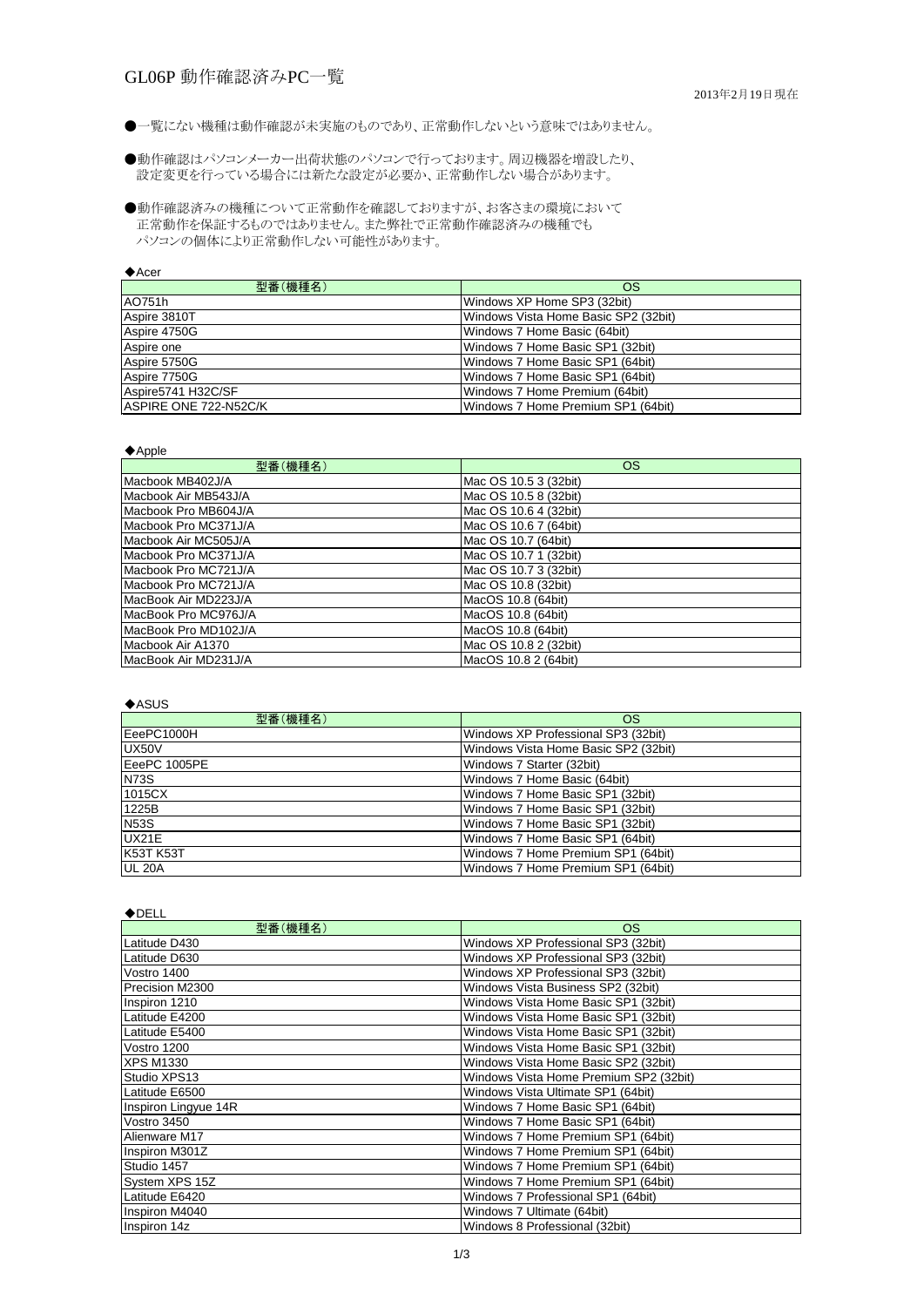| $\bigstar$ Fujitsu       |                                        |
|--------------------------|----------------------------------------|
| 型番(機種名)                  | OS                                     |
| <b>FMV-BIBLO NB55J/T</b> | Windows XP Home SP3 (32bit)            |
| <b>FMV-BIBLO NH70J</b>   | Windows XP Home SP3 (32bit)            |
| FMV-BIBLO LOOX R/A70     | Windows Vista Business SP2 (32bit)     |
| U <sub>1010</sub>        | Windows Vista Home Premium (32bit)     |
| <b>FMV-BIBLO NB55UD</b>  | Windows Vista Home Premium SP1 (32bit) |
| <b>FMV-BIBLO MG/A75</b>  | Windows Vista Home Premium SP2 (32bit) |
| FMV-BIBLO NX70W/D        | Windows Vista Home Premium SP2 (32bit) |
| <b>ILIFEBOOK T4215</b>   | Windows Vista Home Premium SP2 (32bit) |
| <b>FMV-BIBLO NF/G70</b>  | Windows 7 Home Basic (64bit)           |
| LIFEBOOK LH701           | Windows 7 Home Basic (64bit)           |
| FMV-BIBLO R/E70          | Windows 7 Home Premium SP1 (32bit)     |
| LIFEBOOK AH54/E          | Windows 7 Home Premium SP1 (64bit)     |
| STYLISTIC QH77/J FMVQ77J | Windows 8 (64bit)                      |

 $\bigstar$ HP

| $\blacktriangledown$ .<br>型番(機種名) | <b>OS</b>                              |
|-----------------------------------|----------------------------------------|
| mini 110-1113TX                   | Windows XP Home SP3 (32bit)            |
| 2230s                             | Windows XP Professional SP3 (32bit)    |
| Compag 2210b                      | Windows Vista Home Basic SP2 (32bit)   |
| Compaq Presario V3500             | Windows Vista Home Basic SP2 (32bit)   |
| EliteBook 2730p                   | Windows Vista Home Basic SP2 (32bit)   |
| Compaq Presario CQ42              | Windows Vista Home Premium (32bit)     |
| G60-125NR                         | Windows Vista Home Premium SP2 (32bit) |
| Pavilion dv3000                   | Windows Vista Home Premium SP2 (32bit) |
| Pavilion dv5                      | Windows Vista Home Premium SP2 (32bit) |
| Pavilion dv9740                   | Windows Vista Home Premium SP2 (32bit) |
| Pavilion dv9852 eg                | Windows Vista Home Premium SP2 (32bit) |
| ProBook 4326s                     | Windows 7 Home Basic (32bit)           |
| Pavilion dm3-1010TX               | Windows 7 Home Basic SP1 (32bit)       |
| Pavilion g6                       | Windows 7 Home Basic SP1 (64bit)       |
| Pavilion dv6                      | Windows 7 Home Premium SP1 (64bit)     |
| ProBook 4525s                     | Windows 7 Professional SP1 (32bit)     |
| Compag 6535s                      | Windows 7 Ultimate (64bit)             |
| Pavilion 14                       | Windows 8 Standard (64bit)             |

◆Lenovo

| 型番(機種名)                 | <b>OS</b>                              |
|-------------------------|----------------------------------------|
| <b>IBM Thinkpad T42</b> | Windows XP Professional SP3 (32bit)    |
| IBM Thinkpad X31        | Windows XP Professional SP3 (32bit)    |
| <b>IBM Thinkpad X41</b> | Windows XP Professional SP3 (32bit)    |
| Ideapad S10             | Windows XP Home SP3 (32bit)            |
| Thinkpad T400           | Windows XP Professional SP2 (32bit)    |
| Thinkpad T61            | Windows XP Professional SP3 (32bit)    |
| Thinkpad X200           | Windows XP Professional SP3 (32bit)    |
| Thinkpad X300           | Windows XP Professional SP3 (32bit)    |
| Thinkpad Z61t           | Windows XP Professional SP3 (32bit)    |
| C <sub>200</sub>        | Windows Vista Business SP2 (32bit)     |
| Thinkpad SL400          | Windows Vista Home Basic SP2 (32bit)   |
| ideapad Y510            | Windows Vista Home Premium SP2 (32bit) |
| IdeaPad Z460            | Windows 7 Home Basic (32bit)           |
| IdeaPad G570            | Windows 7 Home Basic SP1 (32bit)       |
| Ideapad S205            | Windows 7 Home Basic SP1 (32bit)       |
| ThinkPad E10            | Windows 7 Home Basic SP1 (32bit)       |
| ThinkPad E420           | Windows 7 Home Basic SP1 (32bit)       |
| ThinkPad E520           | Windows 7 Home Basic SP1 (32bit)       |
| Thinkpad R60e           | Windows 7 Professional SP1 (32bit)     |
| ThinkPad Edge E220s     | Windows 7 Professional SP1 (64bit)     |
| lideapad Y560           | Windows 8 Professional (64bit)         |

| lideapad Y560 | Windows 8 Professional (64bit) |
|---------------|--------------------------------|
|---------------|--------------------------------|